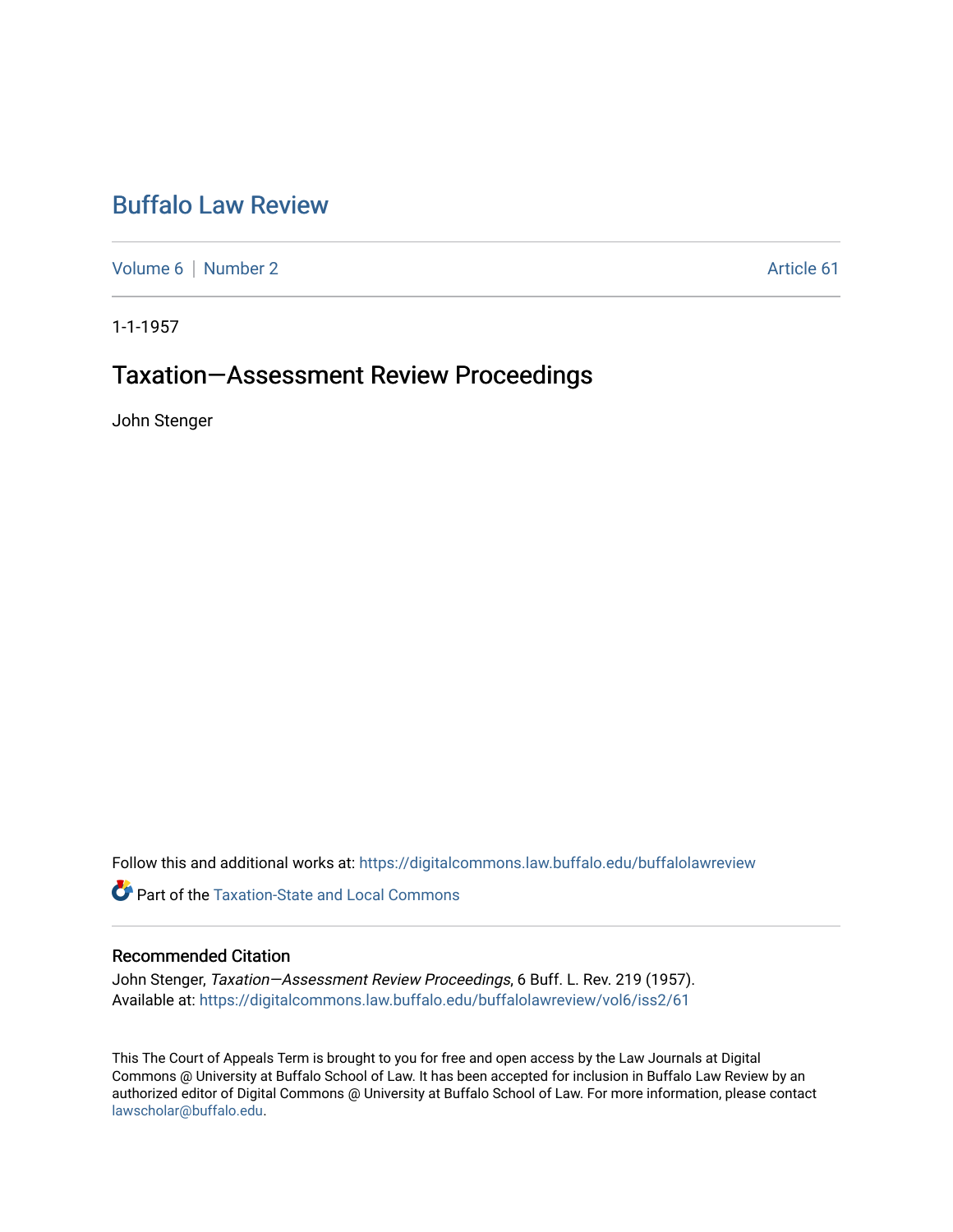## *COURT OF APPEALS, 1955 -TERM*

sumption disappears.<sup>7</sup> The problem then in the instant case was for the plaintiff to come forward with proof. At the trial the tax collector testified that he posted a notice in only one place but that. he saw- the other five notices posted, which he thought had been posted by the postmaster. He was not able to produce a copy of the notice posted, but only one which was similar to the statements being used at that time and which did not contain provisions for the requisite number of collection days. This was evidence of habit from which it might be inferred that the actual posters used were also lacking in the requisite statements. In both instances the Court held that the plaintiff presented enough evidence to prove lack of substantial compliance with the statutory requirements by the tax collector.

The trial court through an official referee as fact finder, and the Appellate Division<sup>8</sup> and three dissenting judges of the Court of Appeals, upholding the referee's findings as supported by the evidence, found that the plaintiff failed to prove his allegations. In reversing the findings of the referee, the majority must have found a compelling case for the plaintiff. One reason might be that as part of the basis of their decisions, the lower courts held the action barred by application of the wrong statute of limitations.<sup>8</sup> In addition to this, there is a strong statutory policy against forfeiture of title in tax sale proceedings<sup>10</sup> and here the plaintiff was a victim of circumstances since he had no notice of the tax sale until the period for redemption had run.<sup>11</sup>

This decision seems to be an attempt to resolve a conflict of policies, holding the policy against forfeiture of title stronger to that of the presumption of regularity and resultant stability of title in tax proceedings. In any event it serves as notice to tax officials to strictly comply with statutory proceedures.

#### Assessment Review Proceedings

Under the Tax Law, section 292-b, as amended last year,<sup>12</sup> tax assess-

property through tax sale proceedings, the statute must be strictly pursued. Every requisite of the statute having a semblance of benefit to the owner must be substantially complied with. In such a case, the statute is construed strongly against forfeiture of title and in favor of the retention of title **by** the owner and of a right to redeem. **11.** See note **9** *supra.* 12. **N.** Y. Sess. Laws **1955,** c. **651, §1.**

**<sup>7.</sup>** *People ex rel Wallington Apts. v. Miller,* **288 N.** Y. 31, 41 **N. E. 2d** 445 (1942). 8. *Werking v. Amity Estates,* 1 A. D. 2d 731, 147 N. Y. S. 2d 474 (3d Dep't

**<sup>1955).</sup>** 9. N. Y. TAx LAw §37 allows a period of three years after the tax sale for

redemption by an owner-occupant who has not been given notice of the sale by the grantee. However this was not an action for redemption but rather one aimed at avoiding the tax sale by reason of jurisdictional defects and so the<br>Court held this three year limitation inapplicable. Instead, the two year limita-<br>tion from the date of record in section 131 applies. See note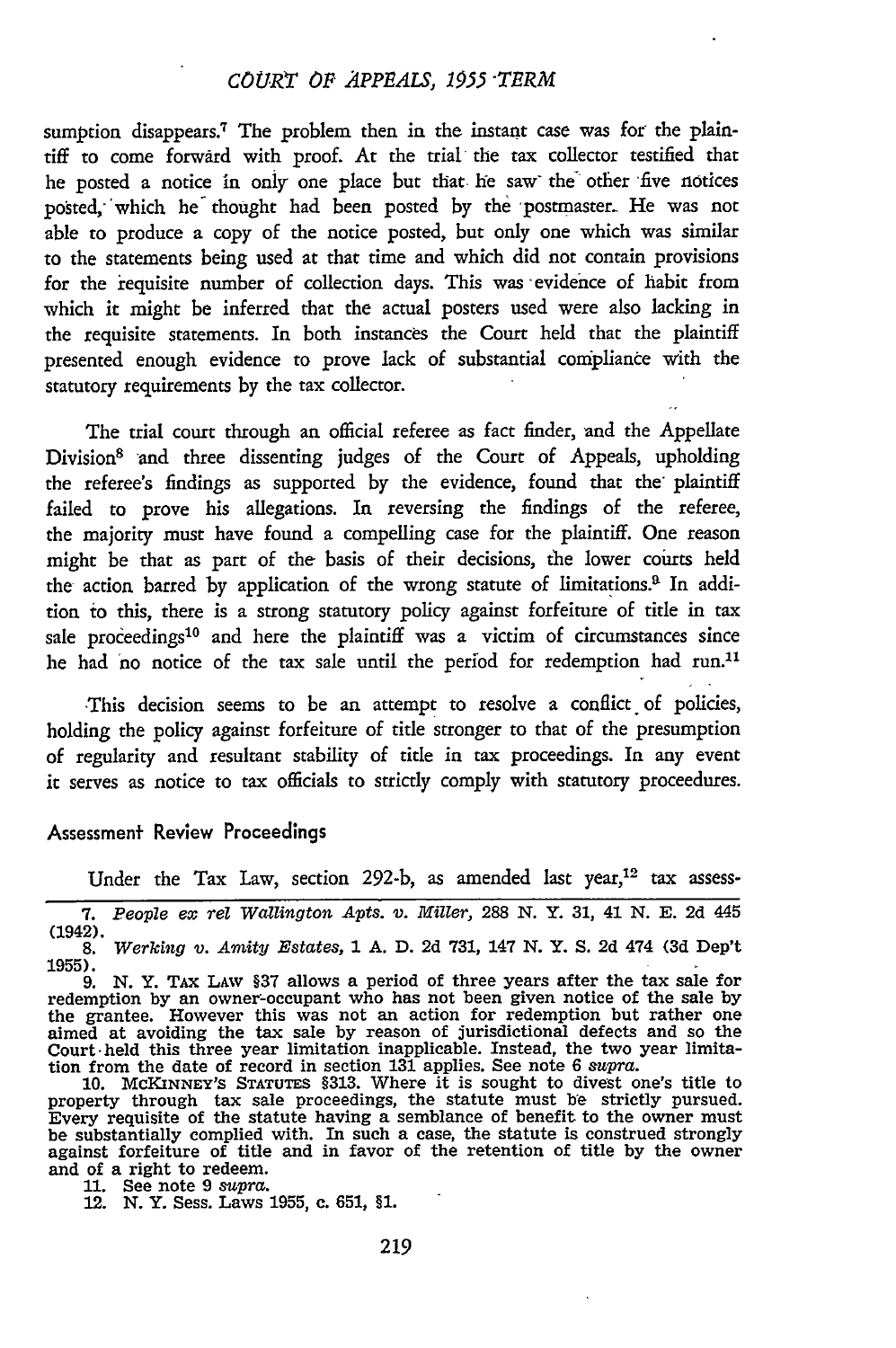#### *BUFFALO LAW REVIBW*

ment review proceedings upon petition and notice are deemed abandoned unless brought to hearing within four years from the date of commencement. Prior to the **1955** amendment, the statute contained a clause expressly limiting its operation to proceedings in counties having a population of less than .one hundred thousand.<sup>13</sup>

*Cahen* v. *Boyland'4* raised the issue of whether the amended statute controlled proceedings brought in New York City. Plaintiff, an owner of real property in New York City, had pending four separate proceedings to review tax assessments levied against her property by the defendants, the first of which proceedings had been commenced more than four years before. Plaintiff contended that the amended statute did not extend to such proceedings because it referred only to proceedings commenced upon petition and notice, whereas proceedings in New York City are commenced according to separate procedure requiring service of the petition alone.<sup>15</sup>

The Court sustained plaintiff's contention, holding that the amendment, deleting the population restriction of the statute's coverage, had the effect of extending the reach of the provision to all counties in the state except those contained within New York City. Reversing the judgments below,<sup>16</sup> the cour rejected defendant's suggestion that the legislature's reference to the "petition and notice" was mere surplusage or that its failure to specify the other type of proceeding was inadvertent. In construing the legislation, the court looked to the statute as a whole, and applied the principles of giving effect, whenever practicable, to all the language employed, $17$  and of presuming that each clause has a purpose.<sup>18</sup> It was pointed out that the differentiation in procedure between proceedings commenced by "petition and notice" elsewhere in the state, and those commenced by "petition alone" in New York City, is explicitly and sharply written into section 290-b of the Tax Law, and is expressly preserved in three other sections.<sup>19</sup> The Court concluded that the words "petition" and "petition and notice" must be regarded as words of art, and asserted that: "... [T]he only purpose that could have been served by referring to the 'proceeding upon petition and notice' was to exclude the 'petition alone' proceedings of New York City."2°

**13. N.** Y. Sess. Laws 1949, c. **551, §7,** (renumbered, **N.** Y. Sess. Laws 1950, c. 655, §1).

18. *Crayton v. Larabee,* 220 N. Y. 493, 501, 116 N. E. 355 (1917).

19. N. Y. TAX LAw §§291, 293, 294; see also, **SIXTEENTH ANNUAL** REPORT **OF'** N. Y. **JUDICIAL COUNCIL, 1950, p. 18.** 20. 1 **N.** Y. **2d** at 14, **132 N. E. 2d** at **892, 893.**

<sup>14.</sup> *1* **N.** Y. **2d** 8, **132 N. E. 2d** 890 (1956). 15. N. Y. **TAX** LAW §290-b; **ADMINISTRATIVE CODE OF** CITY **OF** NEW YORK §166-1.0.

<sup>16.</sup> Cahen v. Boyland, 208 Misc. 779, 143 N. Y. S. 2d 909 (Sup. Ct. 1955);<br>aff'd mem., 286 App. Div. 1076, 146 N. Y. S. 2d 666 (1st Dep't 1955).<br>17. Heerwagen v. Crosstown St. Ry. Co., 179 N. Y. 99, 105, 71 N. E. 729,

<sup>731 (1904).</sup>